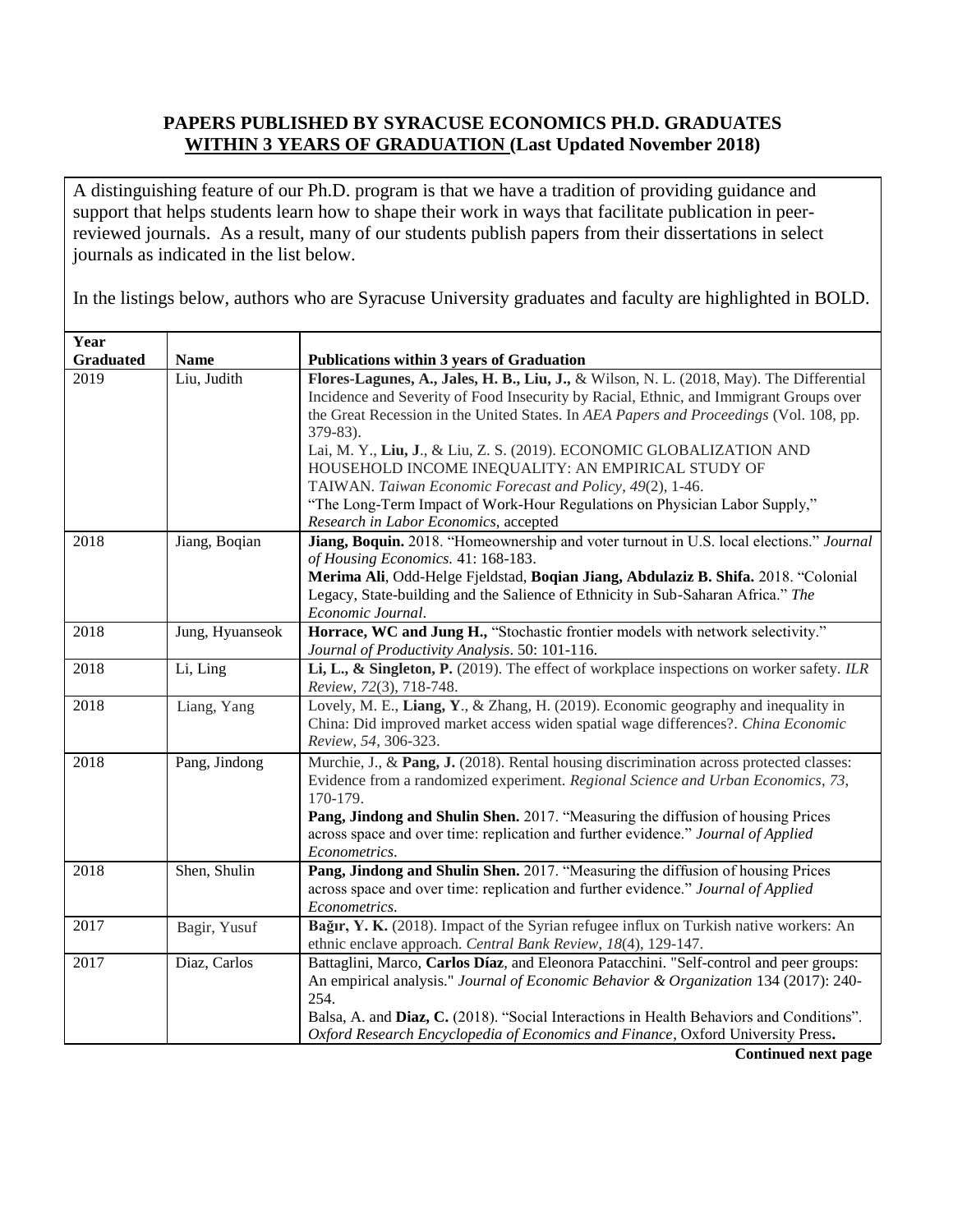| Year<br><b>Graduated</b> | <b>Name</b>     | <b>Publications within 3 years of Graduation</b>                                                                                                                                                                                                                                                                                                                                                                                                                                                                                                                             |
|--------------------------|-----------------|------------------------------------------------------------------------------------------------------------------------------------------------------------------------------------------------------------------------------------------------------------------------------------------------------------------------------------------------------------------------------------------------------------------------------------------------------------------------------------------------------------------------------------------------------------------------------|
| 2017                     | Karatas, Haci   | Karatas, H. (2017). "The Turkish Spatial Wage Curve", Econometrics, 5(3), 37.<br>Baltagi, B. H., Flores-Lagunes, A., & Karatas, H. M. (2019). The effect of education on<br>health: Evidence from the 1997 compulsory schooling reform in Turkey. Regional Science<br>and Urban Economics, 77, 205-221.                                                                                                                                                                                                                                                                      |
| 2016                     | Peng, Bin       | Baltagi, Badi H., Chihwa Kao, and Bin Peng. "On testing for sphericity with non-<br>normality in a fixed effects panel data model." Statistics & Probability Letters 98 (2015):<br>123-130.<br>Mazur, Allan, Keith M. Welker, and Bin Peng. "Does the Biosocial Model Explain the<br>Emergence of Status Differences in Conversations among Unacquainted Men?." PloS<br>one 10.11 (2015): e0142941.<br>Baltagi, Badi H., Chihwa Kao, and Bin Peng. "Testing Cross-Sectional Correlation in<br>Large Panel Data Models with Serial Correlation." Econometrics 4.4 (2016): 44. |
| 2016                     | Ricks, Judith   | Ricks, J. (2018). "Homeowner Behavior, Health Status, and Medicaid Payment<br>Eligibility: Evidence from the Deficit Reduction Act of 2005", Journal of Policy Analysis<br>and Management, 37(4), 732-754.                                                                                                                                                                                                                                                                                                                                                                   |
| 2016                     | Stanley, Jordan | Stanley, J.C. (2018) "Labor market impacts from ozone nonattainment status: a<br>regression discontinuity analysis", <i>Environmental Economics and Policy Studies</i> , 20(3),<br>527-546                                                                                                                                                                                                                                                                                                                                                                                   |
| 2016                     | Wang, Fa        | Baltagi, Badi H., Chihwa Kao, and Fa Wang. "Asymptotic power of the sphericity test<br>under weak and strong factors in a fixed effects panel data model." Econometric<br>Reviews (2017): 1-30.<br>Baltagi, Badi H., Chihwa Kao, and Fa Wang. "Identification and estimation of a large<br>factor model with structural instability." Journal of Econometrics 197.1 (2017): 87-100.                                                                                                                                                                                          |
| 2016                     | Wright, Ian     | Horrace WC, Richards-Shubik S, Wright Ian. (2015). "Expected efficiency ranks from<br>parametric stochastic frontier models". Empirical Economics, 48: 829-848.<br>Horrace, WC and Wright, IA (2018) "Stationary Points for Parametric Stochastic<br>Frontier Models", Journal of Business & Economic Statistics, DOI:<br>10.1080/07350015.2018.1526088<br>Lemi, A. and Wright, IA. (2018) "Exports, foreign ownership, and firm-level efficiency<br>in Ethiopia and Kenya: an application of the stochastic frontier model". <i>Empirical</i><br>Economics, 1-30.           |
| 2016                     | Ye, Jinqi       | Jinqi Ye. (2015) "The effect of Health Savings Accounts on group health insurance<br>coverage." Journal of health economics, 44: 238-254.<br>Xiaoxue Li and Jinqi Ye. (2017) "The Spillover Effects of Health Insurance Benefit<br>Mandates on Public Insurance Coverage: Evidence from Veterans." Journal of Health<br>Economics.                                                                                                                                                                                                                                           |
| 2015                     | Chow, Melissa   | Chow, Melissa C., Hubert P. Janicki, Mark J. Kutzbach, Lawerence F. Warren, Moises<br>Yi. (2018): "Hard to count: How Survey and administrative records modeling can enhance<br>census nonresponse follow up." Statistical Journal of the IAOS.                                                                                                                                                                                                                                                                                                                              |
| 2015                     | Li, Xiaoxue     | Li, Xiaoxue, Saleh, Mamun, Barbara McCrady, and Michael T. French. (2018) "The<br>economic costs of jail-based methadone maintenance." The American Journal of Drug and<br>Alcohol Abuse. 44(6): 611-618.<br>Xiaoxue Li and Jinqi Ye. (2017) "The Spillover Effects of Health Insurance Benefit<br>Mandates on Public Insurance Coverage: Evidence from Veterans." Journal of Health<br>Economics                                                                                                                                                                            |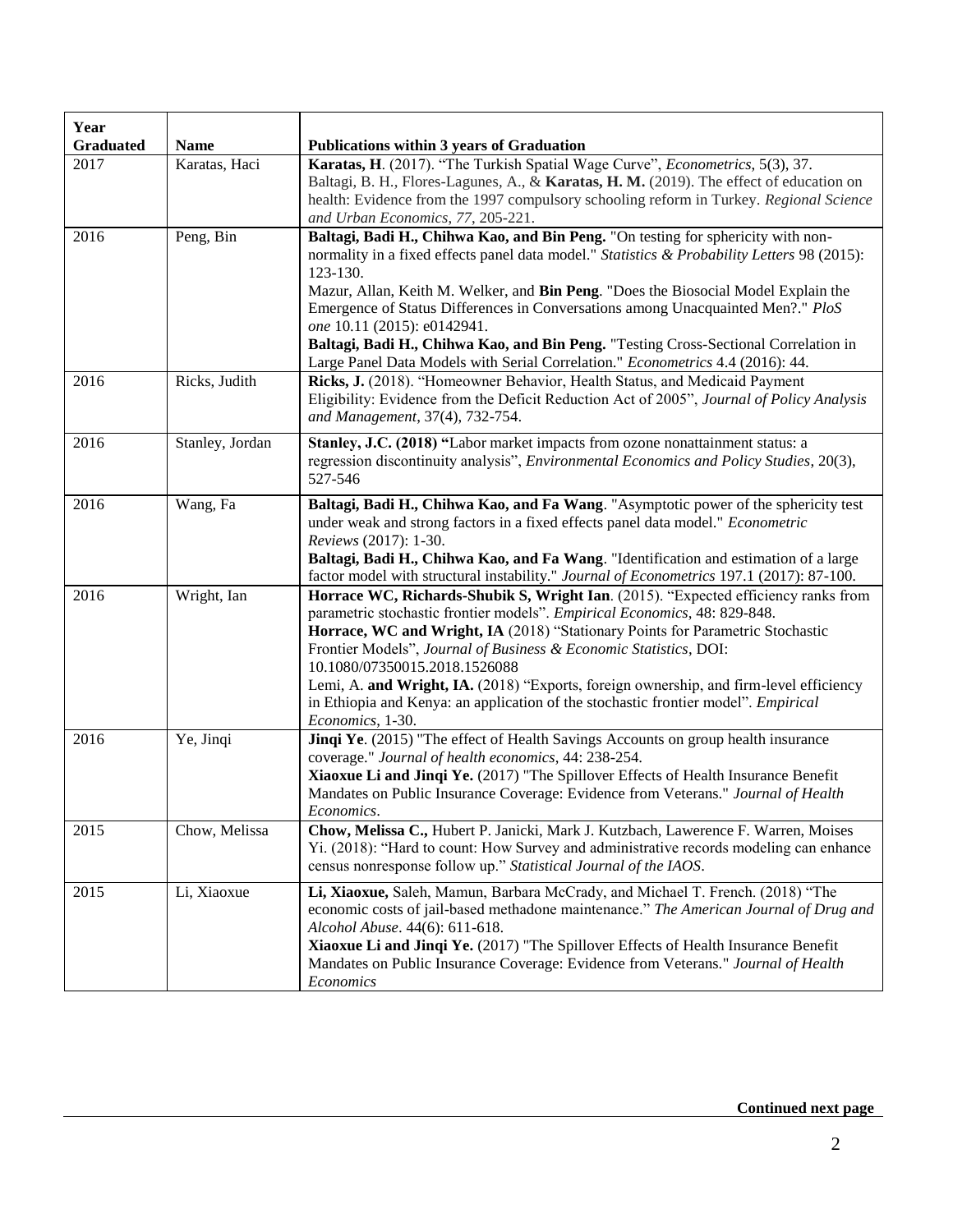| Year             |               |                                                                                                                                                 |
|------------------|---------------|-------------------------------------------------------------------------------------------------------------------------------------------------|
| <b>Graduated</b> | <b>Name</b>   | <b>Publications within 3 years of Graduation</b>                                                                                                |
| 2015             | Qi, Shaofang  | Kelly, Jerry S. and Shaofang Qi. (2016). "A Conjecture on the Construction of                                                                   |
|                  |               | Orderings by Borda's rule." Social Choice and Welfare 47(1): 113-125.                                                                           |
|                  |               | Kelly, Jerry S. and Shaofang Qi. (2016). "Characterizing Plurality Rule on a Fixed                                                              |
|                  |               | Population." Economics Letters, 146, 39-41.                                                                                                     |
|                  |               | Qi, Shaofang. (2016). "A Characterization of the n-agent Pareto Dominance Relation."                                                            |
|                  |               | Social Choice and Welfare 46(3): 695-706.                                                                                                       |
|                  |               | Qi, Shaofang. (2015). "Paretian Partial Orders: The Two-agent Case." Journal of                                                                 |
|                  |               | Mathematical Economics 57: 38-48.                                                                                                               |
|                  |               | Qi, Shaofang. (2014). "On the universally beneficial manipulation conjecture."                                                                  |
|                  |               | Economics Letters 125(2): 229-232.                                                                                                              |
| 2014             | Ghosh, Pallab | Baltagi, Badi H., and Pallab Kumar Ghosh. "Replication of unconditional quantile                                                                |
|                  |               | regressions by Firpo, Fortin and Lemieux (2009)." Journal of Applied Econometrics 32.1                                                          |
|                  |               | $(2017): 218-223.$                                                                                                                              |
|                  |               | Ghosh, Pallab. 2014. "The Contribution of Human Capital Variables to Changes in Wage<br>Distribution Function." Labour Economics 28: 58-69.     |
|                  |               | Ghosh, Pallab Kumar, and Jae Yoon Lee. "Decomposition of Changes in Korean Wage                                                                 |
|                  |               | Inequality, 1998-2007." Journal of Labor Research 37.1 (2016): 1-28.                                                                            |
| 2014             | Liu, Shimeng  | Liu, Shimeng. "Agglomeration, urban wage premiums, and college majors." Journal of                                                              |
|                  |               | Regional Science 57, no. 4 (2017): 611-630.                                                                                                     |
|                  |               | Cao, Qianqian, and Shimeng Liu. "The impact of state foreclosure and bankruptcy laws                                                            |
|                  |               | on higher-risk lending: Evidence from FHA and Subprime mortgage                                                                                 |
|                  |               | originations." Journal of Real Estate Research 38.4 (2016): 505-538.                                                                            |
|                  |               | Liu, Shimeng. "Spillovers from universities: Evidence from the land-grant                                                                       |
|                  |               | program." Journal of Urban Economics 87 (2015): 25-41.                                                                                          |
|                  |               | Liu, Shimeng, Weizeng Sun and John Winters (2018) "Up in STEM, Down in Business:                                                                |
|                  |               | Changing College Major Decisions with the Great Recession," Contemporary Economic                                                               |
|                  |               | Policy.                                                                                                                                         |
| 2014             | Tian, Liu     | Burman, Leonard E., Norma B. Coe, Kevin Pierce, and Liu Tian. 2014. "The effects                                                                |
|                  |               | of the taxation of social security benefits on older workers' income and claiming                                                               |
|                  |               | decisions." National Tax Journal 67(2): 459-486.                                                                                                |
| 2013             | Deng, Ying    | Baltagi, Badi H., and Ying Deng. 2015. "EC3SLS estimator for a simultaneous system                                                              |
|                  |               | of spatial autoregressive equations with random effects." <i>Econometric Reviews</i> 34(6-10):                                                  |
|                  |               | 659-694.                                                                                                                                        |
|                  |               |                                                                                                                                                 |
| 2013             | Cao, Qianqian | Cao, Qianqian, Shimeng Liu. "The Impact of State Foreclosure and Bankruptcy Laws on                                                             |
|                  |               | Higher-Risk Lending: Evidence from FHA and Subprime Mortgage Originations."                                                                     |
|                  |               | Forthcoming at Journal of Real Estate Research.                                                                                                 |
|                  |               | Cao, Qianqian. 2014. "Bankruptcy Exemption, Home Equity and Mortgage Credit." Real                                                              |
|                  |               | Estate Economics 42(4): 938-976.                                                                                                                |
| 2013             | Li, Jing      | Baltagi, Badi H., and Jing Li. 2015. "Cointegration of Matched Home Purchase and                                                                |
|                  |               | Rental Price Indexes - Evidence from Singapore." Regional Science and Urban                                                                     |
|                  |               | Economics. 55: 80-88.                                                                                                                           |
|                  |               | Li, Jing and Andrew Friedson. 2015. "The Impact of Agglomeration Economies on                                                                   |
|                  |               | Hospital Input Prices". Health Economics Review 5: 38-52.                                                                                       |
|                  |               | Baltagi, Badi H., and Jing Li. 2014. "Further Evidence on the Spatial-Temporal Model                                                            |
|                  |               | of House Prices in the United States." Journal of Applied Econometrics 29: 515-522.                                                             |
|                  |               | Li, Jing. 2014. "The Influence of State Policy and Proximity to Medical Services on<br>Health Outcomes." Journal of Urban Economics 80: 97-109. |
|                  |               |                                                                                                                                                 |
|                  |               | Li, Jing. 2013. "Intermediate input sharing in the hospital service industry." Regional                                                         |
|                  |               | Science and Urban Economics 43: 888-902                                                                                                         |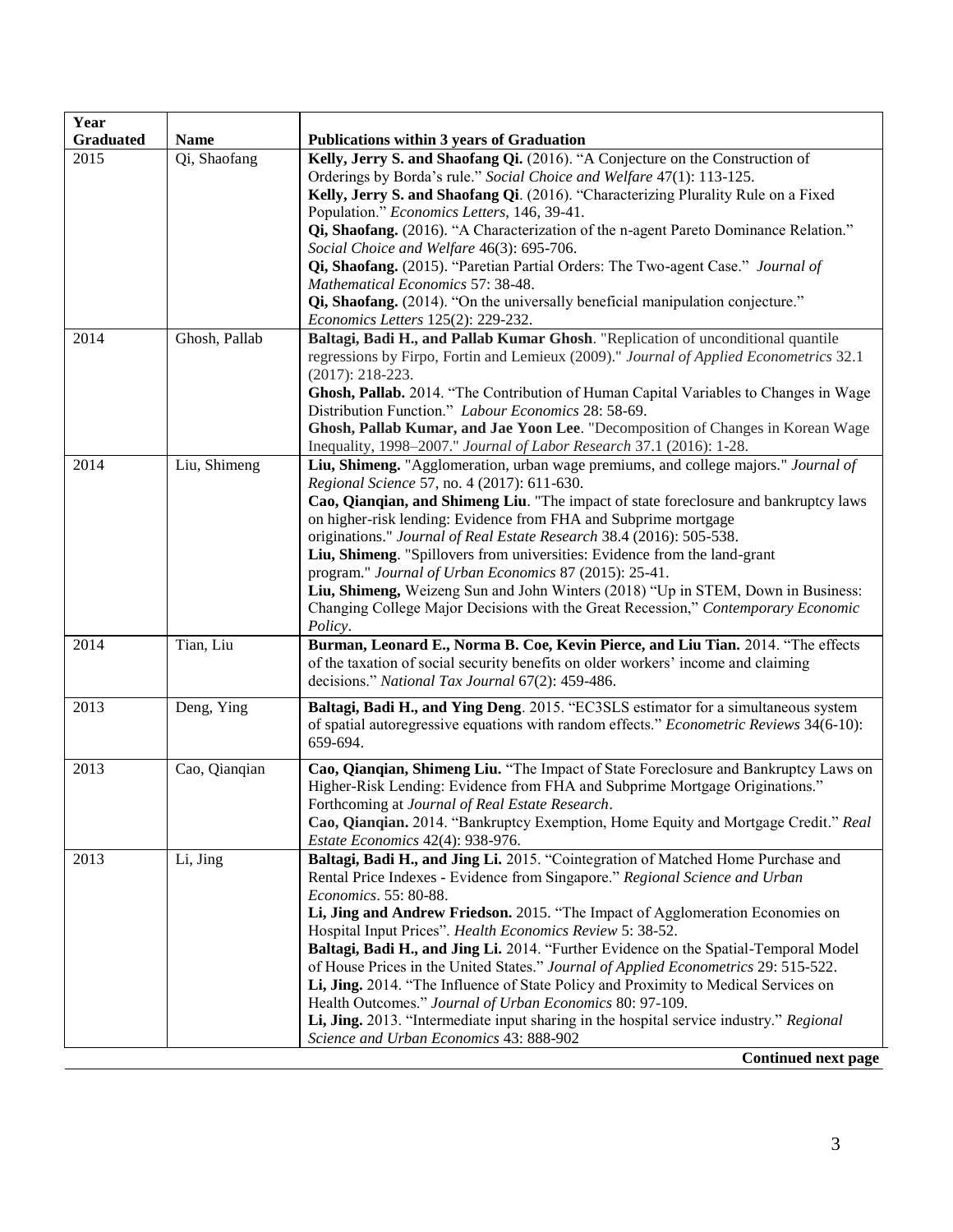| Year             |                     |                                                                                                                                                                                                                                                                                                                                                                                                                                                                                                                                                                                                                                                                                                                                                                                                          |
|------------------|---------------------|----------------------------------------------------------------------------------------------------------------------------------------------------------------------------------------------------------------------------------------------------------------------------------------------------------------------------------------------------------------------------------------------------------------------------------------------------------------------------------------------------------------------------------------------------------------------------------------------------------------------------------------------------------------------------------------------------------------------------------------------------------------------------------------------------------|
| <b>Graduated</b> | <b>Name</b>         | Publications within 3 years of Graduation                                                                                                                                                                                                                                                                                                                                                                                                                                                                                                                                                                                                                                                                                                                                                                |
| 2013             | Yen, Yin-Fang       | Baltagi, Badi H., and Yin-Fang Yen. 2014. "Welfare Reform and Children's Health."<br><b>Health Economics.</b>                                                                                                                                                                                                                                                                                                                                                                                                                                                                                                                                                                                                                                                                                            |
| 2012             | Bogin,<br>Alexander | Nguyen-Hoang, Phuong, Ryan Yeung, and Alexander Bogin. 2014. "No Base Left<br>Behind the Impact of Military Base Closures on Educational Expenditures and<br>Outcomes." Public Finance Review 42(4): 439-465.<br>Bogin, Alexander and William Doerner. 2014. "Generating historically-based stress<br>scenarios using parsimonious factorization." The Journal of Risk Finance 15(5): 591-611.<br>Bogin, Alexander and Phuong Nguyen-Hoang. 2014. "Property Left Behind: An<br>Unintended Consequence of a No Child Left Behind "Failing" School Designation."<br>Journal of Regional Science 54(5): 788-805.<br>Friedson, Andrew and Alexander Bogin. 2013. "Winning pays: High school football<br>championships and property values." Journal of Housing Economics 22(1): 54-61.                       |
| 2012             | Friedson,<br>Andrew | Friedson, Andrew. "Medical Malpractice Damage Caps and Physician Reimbursement."<br>Forthcoming at Health Economics.<br>Friedson, A.I. and J. Li. 2015 "The Impact of Agglomeration Economies on Hospital<br>Input Prices" Health Economics Review 38(5): 1-15.<br>Cortes, Kalena E., and Andrew Friedson. 2014. "Ranking Up by Moving Out: The<br>Effect of the Texas to 10% Plan on Property Values." National Tax Journal 67(1): 51-76.<br>Friedson, Andrew and Alexander Bogin. 2013. "Winning pays: High school football<br>championships and property values." Journal of Housing Economics 22(1): 54-61.<br>Friedson, Andrew, and Thomas J. Kniesner. 2012. "Losers and Losers: Some<br>Demographics of Medical Malpractice Tort Reforms." Journal of Risk and Uncertainty<br>$45(2): 115 - 133.$ |
| 2011             | Kamal, Fariha       | Kamal, Fariha. 2014. "Does Firm Ownership Affect Spillover Opportunities? Evidence<br>from Chinese Manufacturing." Journal of Regional Science 54(1): 137-154.<br>Kamal, Fariha, and Mary E. Lovely. 2012. "Labor Allocation in China: Implicit<br>Taxation of the Heterogeneous Non-State Sector." CESifo Economic Studies, 59(4): 731-<br>758.<br>Kamal, Fariha, Mary E. Lovely, and Puman Ouyang. 2012. "Does Deeper Global<br>Integration Enhance Spatial Advantages? Market Access and Wage Growth in China."<br>International Review of Economics and Finance 23: 59-74.                                                                                                                                                                                                                           |
| 2011             | Ross, Amanda        | Rohlin, Shawn M., Stuart S. Rosenthal, and Amanda Ross. 2014. "Tax Avoidance and<br>Business Location in a State Border Model." Journal of Urban Economics 83: 34-49.<br>Eriksen, Michael D., and Amanda Ross. 2013. "The Impact of Housing Vouchers on<br>Mobility and Neighborhood Attributes." Real Estate Economics 41(2): 255-277.<br>Ross, Amanda. 2012. "Crime, Police, and Truth-in-Sentencing: The Impact of State<br>Sentencing Policy on Local Communities." Regional Science and Urban Economics<br>$42(1): 144-152.$<br>Rosenthal, Stuart S., and Amanda Ross. 2010. "Violent crime, entrepreneurship, and<br>cities." Journal of Urban Economics 67(1): 135-149.                                                                                                                           |
| 2010             | Ahsan, Reshad       | Ahsan, Reshad. 2013. "For the Student: Offshoring and Wages." Australian Economic<br>Review, 46(1):110-118.<br>Ahsan, Reshad. 2013. "Input Tariffs, Speed of Contract Enforcement, and the<br>Productivity of Firms in India." Journal of International Economics, 90(1), 181-192.<br>Ahsan, Reshad, Rana Hasan, Devashish Mitra, and Priya Ranjan. 2012. "Trade<br>Liberalization and Unemployment: Theory and Evidence from India." Journal of<br>Development Economics, 97(2): 269-280.                                                                                                                                                                                                                                                                                                               |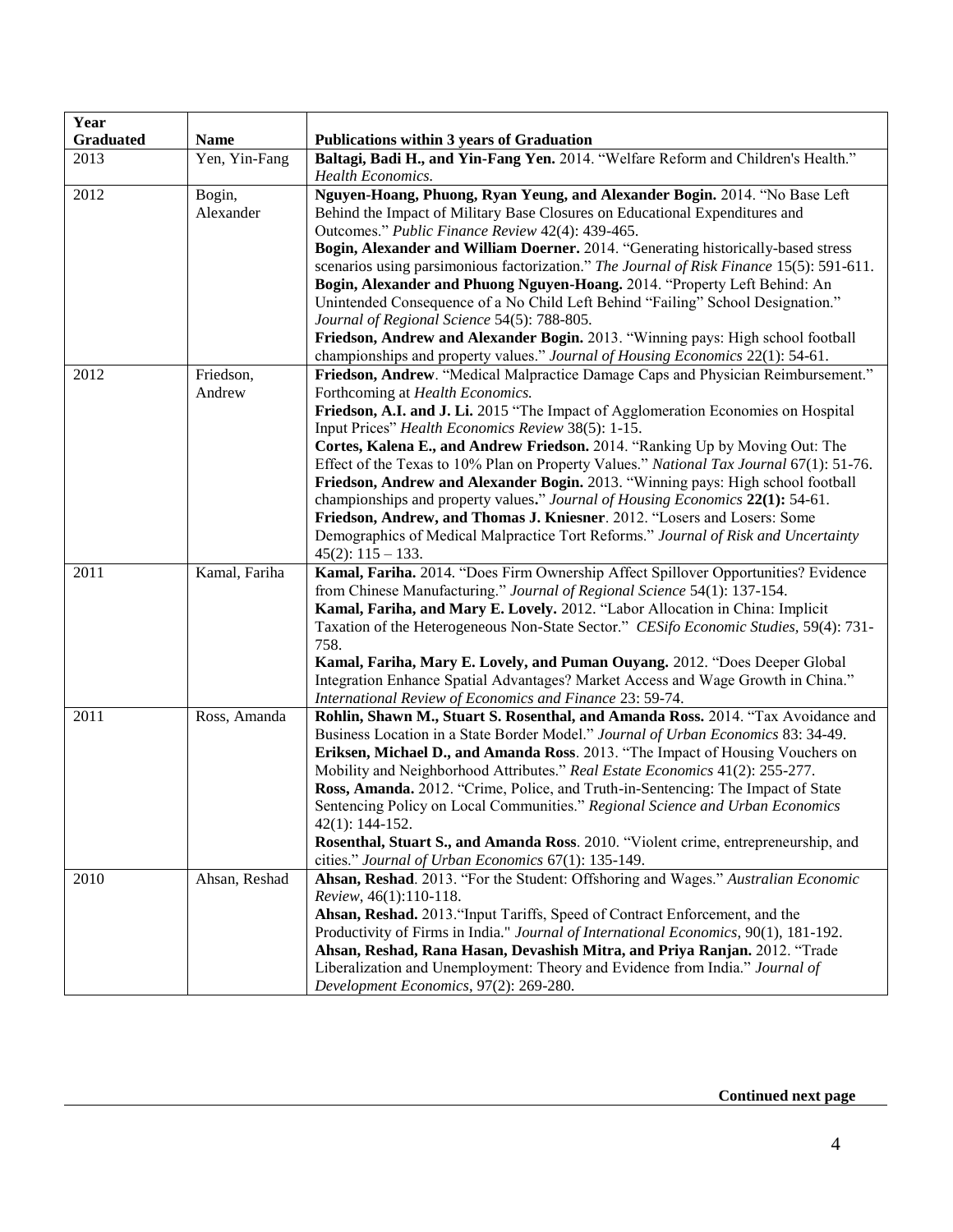| Year             |                   |                                                                                                                                                                                                                                                                                                                                                                                                                                                                                                                                                                                                                                                                                                                                                  |
|------------------|-------------------|--------------------------------------------------------------------------------------------------------------------------------------------------------------------------------------------------------------------------------------------------------------------------------------------------------------------------------------------------------------------------------------------------------------------------------------------------------------------------------------------------------------------------------------------------------------------------------------------------------------------------------------------------------------------------------------------------------------------------------------------------|
| <b>Graduated</b> | <b>Name</b>       | <b>Publications within 3 years of Graduation</b>                                                                                                                                                                                                                                                                                                                                                                                                                                                                                                                                                                                                                                                                                                 |
| 2010             | Ouyang, Puman     | Kamal, Fariha, Mary E. Lovely, and Puman Ouyang. 2012. "Does deeper integration<br>enhance spatial advantages? Market access and wage growth in China." International<br>Review of Economics & Finance 23: 59-74.<br>Fu, Shihe and Ouyang Puman. 2012. "Economic growth, local industrial development<br>and inter-regional spillovers from foreign direct investment: Evidence from China." China<br>Economic Review 23(2): 445-460,                                                                                                                                                                                                                                                                                                            |
| 2010             | Sullivan, Ryan    | Rohlfs, Chris, and Ryan Sullivan. 2013. "A Comment on Evaluating the Cost-<br>Effectiveness of Armored Tactical Wheeled Vehicles." Defence and Peace Economics<br>24(5): 485-494.<br>Rohlfs, Chris, and Ryan Sullivan. 2013. "The Cost-Effectiveness of Armored Tactical<br>Wheeled Vehicles for Overseas U.S. Army Operations." Defence and Peace Economics<br>24(4): 293-316.<br>Sullivan, Ryan S., and Donald H. Dutkowsky. 2012. "The Effect of Cigarette Taxation<br>on Prices: An Empirical Analysis using Local-Level Data." Public Finance Review 40(6):<br>687-711.<br>Hanson, Andrew, and Ryan Sullivan. 2009. "The Incidence of Tobacco Taxation:<br>Evidence from Geographic Micro-Level-Data." National Tax Journal 62(4): 677-698. |
| 2010             | Sundaram,<br>Asha | Hasan, Rana, Devashish Mitra, and Asha Sundaram. 2013. "The determinants of<br>capital intensity in manufacturing: the role of factor market imperfections." World<br>Development 51: 91-103.<br>Hasan, Rana, Devashish Mitra, and Asha Sundaram. 2013. "What explains the high<br>capital intensity of Indian manufacturing?" Indian Growth and Development Review 6(2):<br>212-241.<br>Panagariya, Arvind, and Asha Sundaram. 2013. "External liberalization by India and<br>China: recent experience and future challenges." Indian Growth and Development<br>Review 6(1): 8-34.                                                                                                                                                              |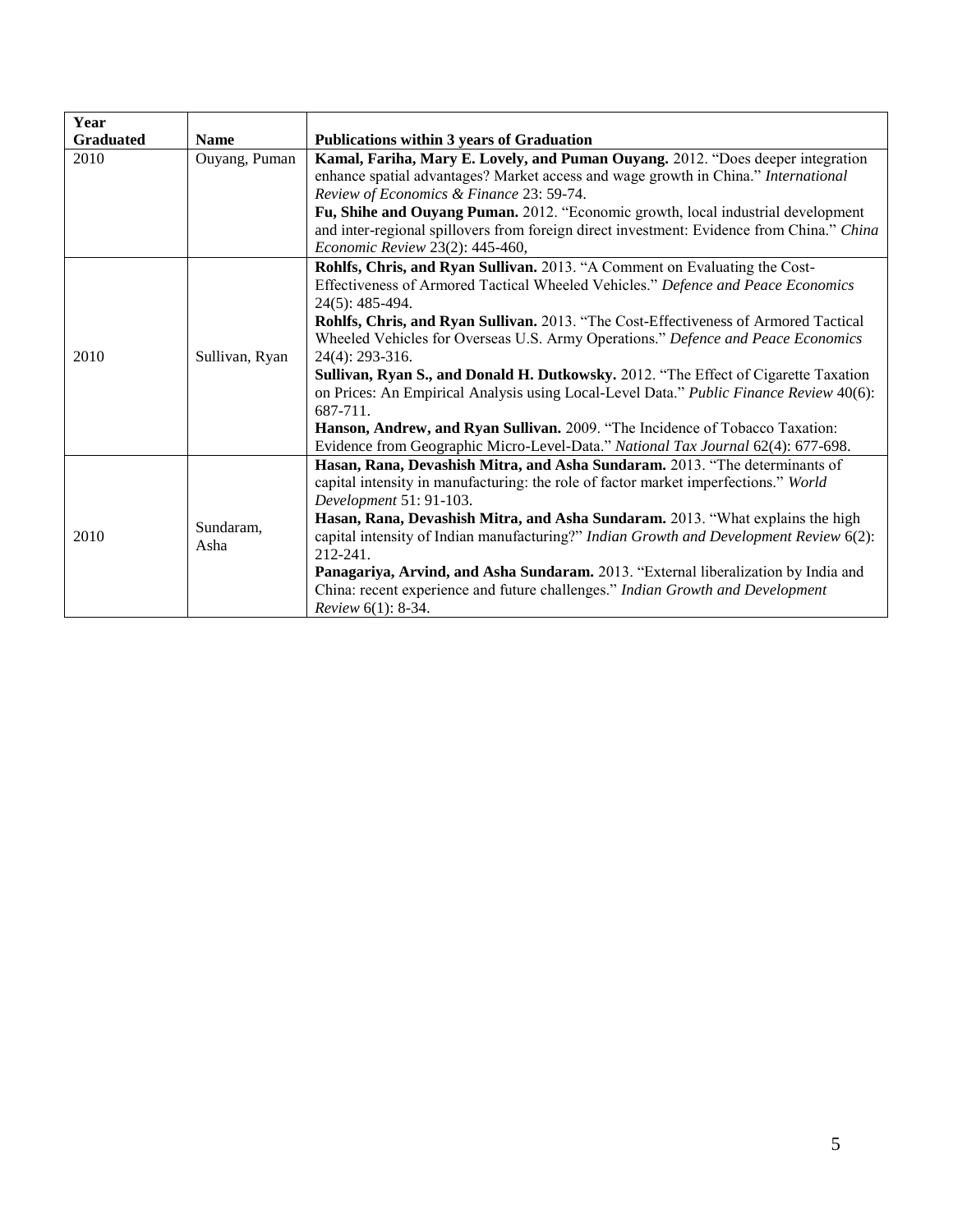| Year             |                |                                                                                      |
|------------------|----------------|--------------------------------------------------------------------------------------|
| <b>Graduated</b> | <b>Name</b>    | Publications within 3 years of Graduation                                            |
| 2009             | Bricker, Jesse | Bricker, Jesse, and Gary V. Engelhardt. 2008. "Measurement Error in Earnings Data in |
|                  |                | the Health and Retirement Study." Journal of Economic and Social Measurement 33(1):  |
|                  |                | 39-61.                                                                               |
| 2009             | Fitzpatrick,   | Fitzpatrick, Katie, and Jeffrey P. Thompson. 2010. "The Interaction of Metropolitan  |
|                  | Katie          | Area Costs & the Federal Earned Income Tax Credit: One Size Fits All?" National Tax  |
|                  |                | Journal 63(3): 419-446.                                                              |
| 2009             | Feng, Qu       | Feng, Qu and William, C. Horrace. 2012. "Estimating Technical Efficiency in Micro    |
|                  |                | Panels." Economics Letters 117(3): 730-733.                                          |
|                  |                | Badi, H. Baltagi, Feng Qu and Chihwa Kao. 2012. "A Lagrange Multiplier Test for      |
|                  |                | Cross-sectional Dependence in a Fixed Effects Panel Data Model." Journal of          |
|                  |                | Econometrics 170(1): 164-177.                                                        |
|                  |                | Feng, Qu and William, C. Horrace. 2012. "Alternative Technical Efficiency Measures:  |
|                  |                | Skew, Bias and Scale." Journal of Applied Econometrics 27(2): 253-268.               |
|                  |                | Chong, Terence Tai-Leung, Ning Zhang, and Qu Feng. 2011. "Structural Changes and     |
|                  |                | Regional Disparity in China's Inflation." Economics Bulletin 31(1): 572-583.         |
|                  |                | Badi, H. Baltagi, Feng Qu and Chihwa Kao. 2011. "Testing for Sphericity in a Fixed   |
|                  |                | Effects Panel Data Model." Econometrics Journal 14(1): 25-47.                        |
|                  |                | Feng, Qu and William, C. Horrace. 2007. "Fixed-effect Estimation of Technical        |
|                  |                | Efficiency with Time-invariant Dummies." Economics Letters 95(2): 247-252.           |
| 2009             | Greenhalgh-    | Greenhalgh-Stanley, Nadia. 2012. "Medicaid and the Housing and Asset Decisions of    |
|                  | Stanley, Nadia | the Elderly: Evidence from Estate Recovery Programs." Journal of Urban Economics     |
|                  |                | 72(2-3): 210-224.                                                                    |
|                  |                | Engelhardt, Gary and Nadia Greenhalgh-Stanley. 2010. "Home Health Care and the       |
|                  |                | Housing and Living Arrangements of the Elderly." Journal of Urban                    |
|                  |                | Economics 67(2): 226-238.                                                            |
| 2009             | Rohlin, Shawn  | Thompson, Jeffery P. and Shawn Rohlin. 2012. "The Effect of Sales Taxes on           |
|                  |                | Employment: New Evidence from Cross-Border Panel Data Analysis." National Tax        |
|                  |                | Journal 65(4): 1023-1042.                                                            |
|                  |                | Rohlin, Shawn. 2011. "State Minimum Wages and Business Location: Evidence from a     |
|                  |                | Refined Border Approach." Journal of Urban Economics 69(1): 103-117.                 |
|                  |                | Hanson, Andrew and Shawn Rohlin. 2011. "Do Location-Based Tax Incentives Attract     |
|                  |                | New Business Establishments?" Journal of Regional Science 51(3): 427-449.            |
|                  |                | Hanson, Andrew and Shawn Rohlin. 2011. "The Effect of Location Based Tax             |
|                  |                | Incentives on Establishment Location and Employment Across Industry Sectors." Public |
|                  |                | Finance Review 39(2): 195-225.                                                       |
| 2009             | Thompson,      | Thompson, Jeffery P. and Shawn Rohlin. 2012. "The Effect of Sales Taxes on           |
|                  | Jeffrey        | Employment: New Evidence from Cross-Border Panel Data Analysis." National Tax        |
|                  |                | Journal 65(4): 1023-1042.                                                            |
|                  |                | Smeeding, Timothy M., and Jeffrey P. Thompson. 2011. "Recent trends in income        |
|                  |                | inequality: labor, wealth and more complete measures of income." Research in Labor   |
|                  |                | Economics 32: 1-50.                                                                  |
|                  |                | Fitzpatrick, Katie, and Jeffrey P. Thompson. 2010. "The Interaction of Metropolitan  |
|                  |                | Area Costs & the Federal Earned Income Tax Credit: One Size Fits All?" National Tax  |
|                  |                | Journal 63(3): 419-446                                                               |
|                  |                | Thompson, Jeffrey P. 2009. "Using local labor market data to re-examine the          |
|                  |                | employment effects of the minimum wage." Industrial & Labor Relations Review 62(3):  |
|                  |                | 343-366.                                                                             |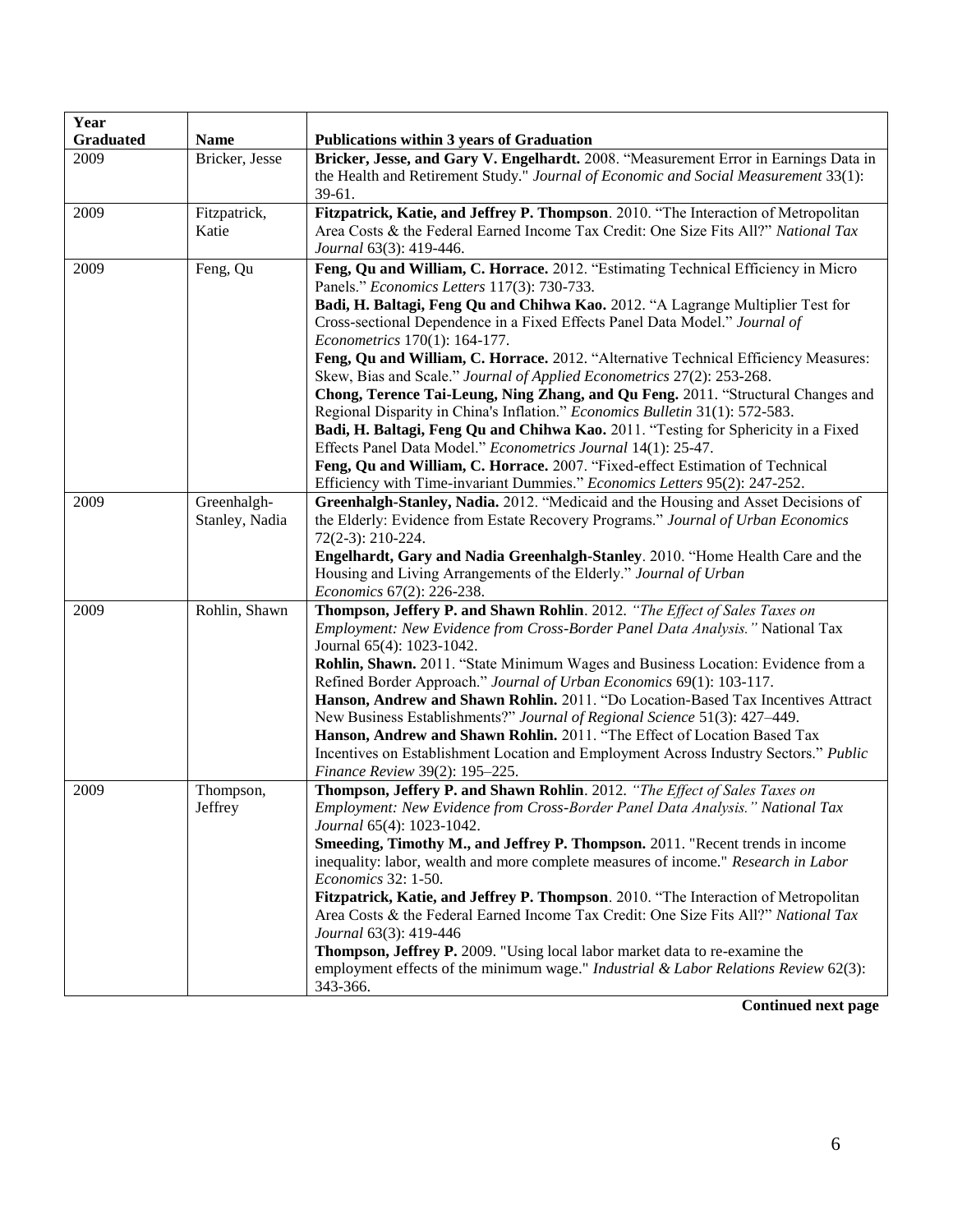| Year             |              |                                                                                                                       |
|------------------|--------------|-----------------------------------------------------------------------------------------------------------------------|
| <b>Graduated</b> | <b>Name</b>  | <b>Publications within 3 years of Graduation</b>                                                                      |
| 2008             | Al-Shammari, | Al-shammari, N. and Al-Salman A. 2010. "Impact of Exchange Rate Variation on the                                      |
|                  | Nayef        | Direction of Trade Flows; Evidence from the case of Kuwait", Middle Eastern Finance                                   |
|                  |              | and Economics (7): 149-165.                                                                                           |
|                  |              | Al-shammari, N., Al-Faras R., Al-Salman A., and Al-Ghali K. 2010. "Testing the                                        |
|                  |              | Expectations Hypothesis of Interest Rate Term Structure in Kuwait." Journal of                                        |
|                  |              | Economics and Administrative Sciences $26(1)$ : 78 – 99.                                                              |
| 2008             | Baez, Javier | Baez, Javier. 2011. "Civil Wars Beyond their Borders: The Human Capital and Health                                    |
|                  |              | Consequences of Hosting Refugees." Journal of Development Economics 96(2): 391-408.                                   |
|                  |              | Baez, Javier. 2007. "Income Volatility, Risk-Coping Behavior and Consumption                                          |
|                  |              | Smoothing Mechanisms in Developing Countries: A Survey", Desarrollo y Sociedad 58,                                    |
|                  |              | Universidad de los Andes, Bogota, Colombia.                                                                           |
| 2008             | Eriksen,     | Eriksen, Michael and Stuart Rosenthal. 2010. "Crowd Out Effects of Place-Based                                        |
|                  | Michael      | Subsidized Rental Housing: New Evidence from the LIHTC Program." Journal of Public                                    |
|                  |              | Economics 94(11-12): 953-966.                                                                                         |
|                  |              | Eriksen, Michael. 2010. "Homeownership Subsidies and the Marriage Decisions of Low-                                   |
|                  |              | Income Households." Regional Science and Urban Economics 40(6): 490-497.                                              |
|                  |              | Engelhardt, Gary V., Michael D. Eriksen, William G. Gale, and Gregory Mills. 2010.                                    |
|                  |              | "What are the Social Benefits of Homeownership? Experimental Evidence for Low-                                        |
|                  |              | Income Households." Journal of Urban Economics 67(3): 249-258.                                                        |
|                  |              | Eriksen, Michael. 2009. "The Market Price of Low-Income Housing Tax Credits."                                         |
|                  |              | Journal of Urban Economics 66(2): 141-149.                                                                            |
|                  |              | Mills, Gregory, William G. Gale, Rhiannon Patterson, Gary V. Engelhardt, Michael                                      |
|                  |              | D. Eriksen, and Emil Apostolov. 2008. "Effects of Individual Development Accounts on                                  |
|                  |              | Asset Purchases and Saving Behavior: Evidence from a Controlled Experiment." Journal                                  |
|                  |              | of Public Economics 92(5-6): 1509-1530.                                                                               |
| 2008             | Hanson,      | Hanson, Andrew and Shawn Rohlin. 2011. "The Effect of Location Based Tax                                              |
|                  | Andrew       | Incentives on Establishment Location and Employment Across Industry Sectors" Public<br>Finance Review 39(2): 195-225. |
|                  |              | Hanson, Andrew. 2011. "Utilization of Employment Tax Credits: An Analysis of the                                      |
|                  |              | 'Empowerment Zone' Wage Tax Credit." Public Budgeting and Finance 31(1): 23–36.                                       |
|                  |              | Hanson, Andrew and Shawn Rohlin. 2011. "Do Location-Based Tax Incentives Attract                                      |
|                  |              | New Business Establishments?" Journal of Regional Science 51(3): 427–449.                                             |
|                  |              | Hanson, Andrew, Zackary Hawley and Aryn Taylor. 2011. "Subtle Discrimination in                                       |
|                  |              | the Rental Housing Market: Evidence from E-mail Correspondence with Landlords."                                       |
|                  |              | Journal of Housing Economics 20(4): 276-284.                                                                          |
|                  |              | Hanson, Andrew and Zackary Hawley. 2011. "Do Landlords Discriminate in the Rental                                     |
|                  |              | Housing Market? Evidence from an Internet Field Experiment in U.S. Cities." Journal of                                |
|                  |              | Urban Economics 70(2-3): 99-114                                                                                       |
|                  |              | Hanson, Andrew and Ryan Sullivan. 2009. "The Incidence of Tobacco Taxation:                                           |
|                  |              | Evidence from Geographic Micro-Level Data." National Tax Journal 62(4): 677–698.                                      |
|                  |              | Hanson, Andrew. 2009. "Local Employment, Poverty, and Property Value Effects of                                       |
|                  |              | Geographically-Targeted Tax Incentives: An Instrumental Variables Approach." Regional                                 |
|                  |              | Science and Urban Economics 39(6): 721-731.                                                                           |
|                  |              | Hanson, Andrew, John Anderson, and Jeffrey Clemens. 2007. "Capping the Mortgage                                       |
|                  |              | Interest Deduction." National Tax Journal 60(4): 769-785.                                                             |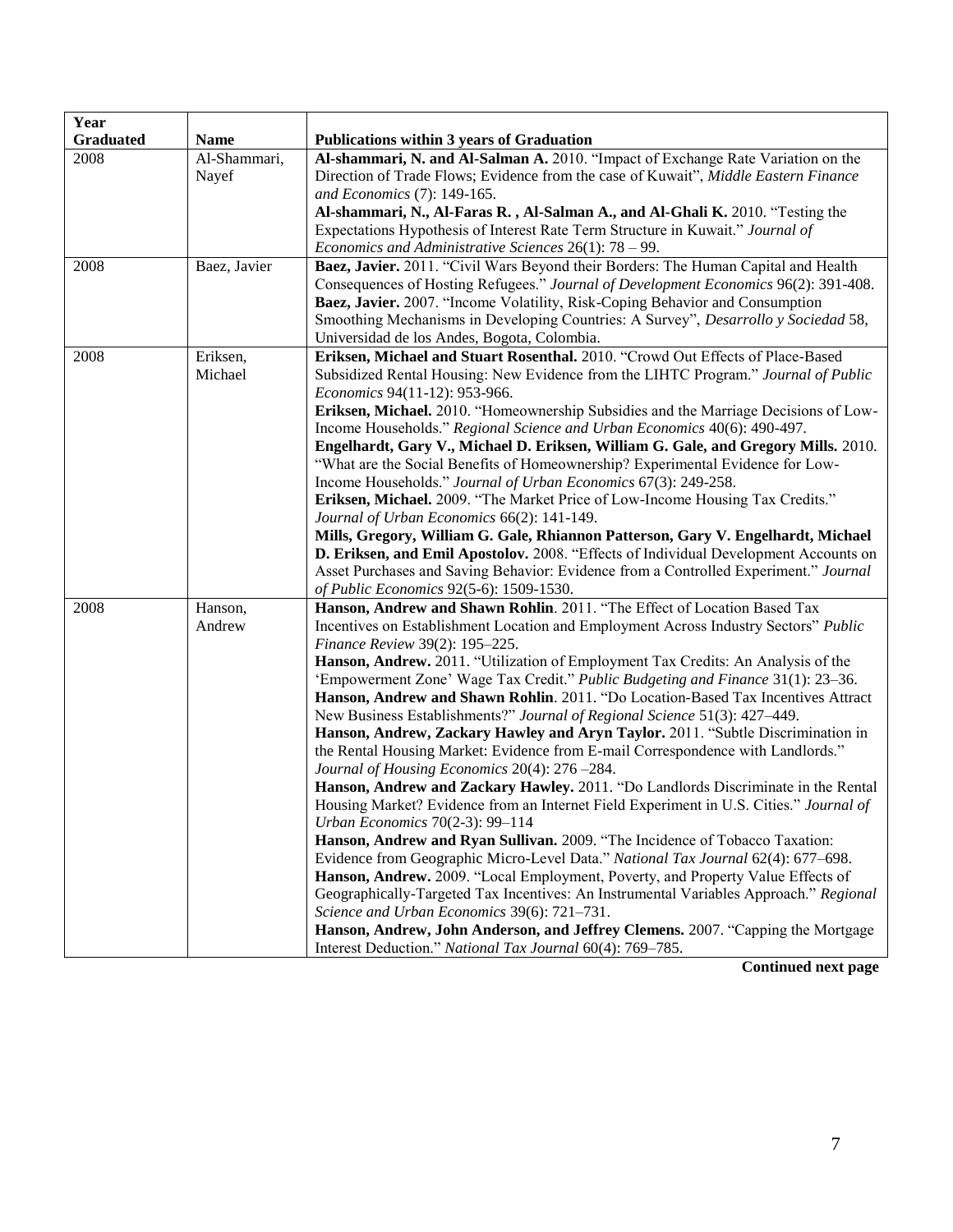| Year             |             |                                                                                                                                                             |
|------------------|-------------|-------------------------------------------------------------------------------------------------------------------------------------------------------------|
| <b>Graduated</b> | <b>Name</b> | <b>Publications within 3 years of Graduation</b>                                                                                                            |
| 2008             | Liu, Long   | Baltagi, Badi H., and Long Liu. 2011. "Instrumental Variable Estimation of a Spatial                                                                        |
|                  |             | Autoregressive Panel Model with Random Effects." Economics Letters 111 (2): 135-137.                                                                        |
|                  |             | Baltagi, Badi H., and Long Liu. 2011. "An Improved Generalized Moments Estimator                                                                            |
|                  |             | for a Spatial Moving Average Error Model." Economics Letters 113(3): 282-284.                                                                               |
|                  |             | Baltagi, Badi H., and Long Liu. 2010. "Spurious Spatial Regression with Equal                                                                               |
|                  |             | Weights." Statistics and Probability Letters 80(21-22): 1640-1642.                                                                                          |
|                  |             | Baltagi, Badi H., and Long Liu. 2009. "Spatial Lag Test with Equal Weights."                                                                                |
|                  |             | Economics Letters 104(2): 81-82.                                                                                                                            |
|                  |             | Baltagi, Badi H., and Long Liu. 2009. "A Note on the Application of EC2SLS and                                                                              |
|                  |             | EC3SLS Estimators in Panel Data Models." Statistics and Probability Letters 79 (20):<br>2189-2192.                                                          |
|                  |             | Liu, Long. 2009. "On Hourly Wages and Weekly Earnings in the Current Population                                                                             |
|                  |             | Survey." Economics Letters 105(1): 113-116.                                                                                                                 |
|                  |             | Baltagi, Badi H., and Long Liu. 2008. "Testing For Random Effects and Spatial Lag                                                                           |
|                  |             | Dependence in Panel Data Models." Statistics and Probability Letters 78(18): 3304-3306.                                                                     |
|                  |             | Baltagi, Badi H., Chihwa Kao, and Long Liu. 2008. "Asymptotic Properties of                                                                                 |
|                  |             | Estimators for the Linear Panel Regression Model with Random Individual Effects and                                                                         |
|                  |             | Serially Correlated Errors: the Case of Stationary and Non-stationary Regressors and                                                                        |
|                  |             | Residuals." Econometrics Journal 11(3): 554-572.                                                                                                            |
|                  |             | Baltagi, Badi H., and Long Liu. 2007. "Alternative Ways of Obtaining Hausman's Test                                                                         |
|                  |             | Using Artificial Regressions." Statistics and Probability Letters 77(13): 1413-1417.                                                                        |
| 2007             | Ural, Beyza | Ural, Beyza Marchand, William Horrace and Jin Hwa Jung. 2009. "Inter-Industry                                                                               |
|                  | Marchand    | Gender Wage Gaps by Knowledge Intensity: Discrimination and Technology in Korea."                                                                           |
|                  |             | Applied Economics 41: 1437-1452.                                                                                                                            |
|                  |             | Ural, Beyza Marchand and Devashish Mitra. 2008. "Indian Manufacturing: A Slow                                                                               |
|                  |             | Sector in a Rapidly Growing Economy." The Journal of International Trade and                                                                                |
|                  |             | Economic Development 17(4): 525-559.                                                                                                                        |
|                  |             | Ural, Beyza Marchand, Devashish Mitra and Rana Hasan. 2007. "Trade<br>Liberalization, Labor Market Institutions and Poverty Reduction: Evidence from Indian |
|                  |             | States." India Policy Forum, The Brookings Institution, 3(1): 71-122.                                                                                       |
|                  |             | Ural, Beyza Marchand and Oguz Atuk. 2002. "Seasonal Adjustment Methods: An                                                                                  |
|                  |             | Application to Turkish Monetary Aggregates." Central Bank Review 2(1): 21-39.                                                                               |
| 2007             | Trofimenko, | Trofimenko, Natalia and James Markusen. 2009. "Teaching Locals New Tricks:                                                                                  |
|                  | Natalia     | Foreign Experts as a Channel of Technology Transfers." Journal of Development                                                                               |
|                  |             | Economics 88(1): 120-131.                                                                                                                                   |
|                  |             | Trofimenko, Natalia. 2008. "Learning by Exporting: Does It Matter Where One                                                                                 |
|                  |             | Learns?" Economic Development and Cultural Change 56(4): 871-894.                                                                                           |
| 2007             | Marchand,   | Marchand, Joseph, J. Fisher, D. Johnson, T. Smeeding, and B. Torrey. 2009.                                                                                  |
|                  | Joseph      | "Identifying the poorest older Americans." Journal of Gerontology: Social Sciences                                                                          |
|                  |             | 64B(6): 758-766.                                                                                                                                            |
|                  |             | Marchand, Joseph, W. Horrace and T. Smeeding. 2008. "Ranking inequality:                                                                                    |
|                  |             | Applications of multivariate subset selection." Journal of Economic Inequality $6(1)$ : 5-32.                                                               |
|                  |             | Marchand, Joseph, J. Fisher, D. Johnson, T. Smeeding, and B. Torrey. 2008. "The                                                                             |
|                  |             | retirement consumption conundrum: Evidence from a consumption survey." Economics                                                                            |
|                  |             | Letters 99(3): 482-485.                                                                                                                                     |
|                  |             | Marchand, Joseph, J. Fisher, D. Johnson, T. Smeeding, and B. Torrey. 2007. "No                                                                              |
|                  |             | place like home: Older adults and their housing." Journal of Gerontology: Social Sciences                                                                   |
|                  |             | 62B(2): 120-128.                                                                                                                                            |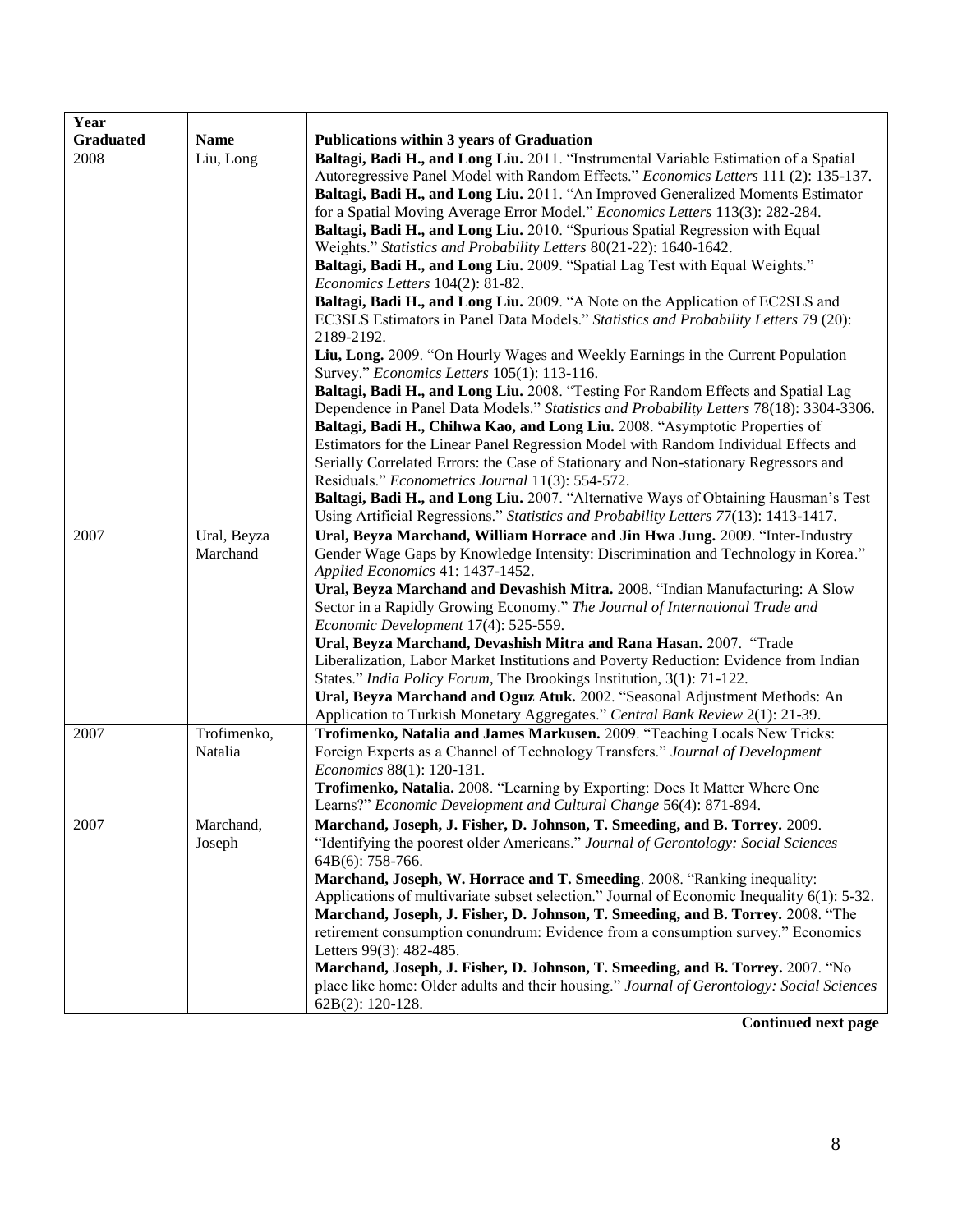| Year             |              |                                                                                                                          |
|------------------|--------------|--------------------------------------------------------------------------------------------------------------------------|
| <b>Graduated</b> | <b>Name</b>  | Publications within 3 years of Graduation                                                                                |
| 2007             | Chen, Yong   | Chen, Yong and Stuart S. Rosenthal, "Local Amenities and Life Cycle Migration: Do                                        |
|                  |              | People Move for Jobs or Fun?" Journal of Urban Economics, 65(3), 519-537.                                                |
| 2006             | Liu, Xuepeng | Liu, Xuepeng. 2009. "Trade and Income Convergence: Sorting out the                                                       |
|                  |              | Causality." Journal of International Trade & Economic Development 18(1): 169-195.20                                      |
|                  |              | Liu, Xuepeng, and Catherine, L. Mann. 2009. "The Information Technology                                                  |
|                  |              | Agreement: Sui Generis or Model Stepping Stone?" In Richard Baldwin and Patrick Low                                      |
|                  |              | (Eds.), Multilateralizing Regionalism. Cambridge University Press.                                                       |
|                  |              | Liu, Xuepeng. 2008. "The Political Economy of Free Trade Agreements: An Empirical                                        |
|                  |              | Investigation." Journal of Economic Integration 23(2): 237-271.                                                          |
|                  |              | Liu, Xuepeng. 2007. "A Political-economic Analysis of Free-trade Agreements:                                             |
|                  |              | Comment." American Economic Review Comment, Sept 2007. [online]                                                          |
| 2006             | Galdo, Jose  | Chong, A. and J. Galdo. 2008. "Is It Possible To Speak English Without Thinking                                          |
|                  |              | American? On Globalization and the Determinants of Cultural Assimilation." Economics<br>Letters 100(2): 192-195.         |
|                  |              | Chong, A., J. Galdo, and J. Saavedra. 2008. "Informality and Productivity in the Labor                                   |
|                  |              | Market in Peru." Journal of Economic Policy Reform 11(4): 229-245.                                                       |
|                  |              | Black D., J. Galdo, and J. Smith. 2007. "Evaluating the Worker Profiling and                                             |
|                  |              | Reemployment Services System Using a Regression Discontinuity Approach." American                                        |
|                  |              | <i>Economic Review (P&amp;P)</i> 97(2): 104-107.                                                                         |
| 2006             | Dammert, Ana | Dammert, A. 2009. "Heterogeneous Impacts of Conditional Cash Transfers: Evidence                                         |
|                  |              | from Nicaragua." Economic Development and Cultural Change 59(1): 53-84.                                                  |
|                  |              | Dammert, A. 2008. "Child Labor and Schooling Response to Changes in Coca                                                 |
|                  |              | Production in Rural Peru." Journal of Development Economics 86(1): 164-180.                                              |
| 2005             | Zhao, Bo     | Zhao, Bo, Jan Ondrich, and John Yinger. 2006. "Why Do Real Estate Brokers                                                |
|                  |              | Continue to Discriminate? Evidence from the 2000 Housing Discrimination Study."                                          |
|                  |              | Journal of Urban Economics 59(3): 394-419.                                                                               |
|                  |              | Zhao, Bo, Jan Ondrich, and John Yinger. 2006. "Why Do Real Estate Brokers                                                |
|                  |              | Continue to Discriminate? Evidence from the 2000 Housing Discrimination Study."                                          |
|                  |              | Journal of Urban Economics 59(3): 394-419.                                                                               |
|                  |              | Zhao, Bo. 2005. "Does the Number of Houses a Broker Shows Depend on a                                                    |
|                  |              | Homeseeker's Race?" Journal of Urban Economics 57(1): 128-147.                                                           |
| 2005             | Cunningham,  | Cunningham, Chris and Gary V. Engelhardt. 2008. "Housing Capital-Gains Taxation                                          |
|                  | Christopher  | and Homeowner Mobility: Evidence from the Taxpayer Relief Act of 1997." Journal of                                       |
|                  |              | Urban Economics 63 (3): 803-15.                                                                                          |
|                  |              | Cunningham, Chris, Gary V. Engelhardt, and Anil Kumar. 2007. "Measuring Pension                                          |
|                  |              | Wealth." In Transitioning to Retirement: How Will Boomers Fare?, edited by Olivia S.                                     |
|                  |              | Mitchell, Beth J. Soldo, and Brigitte Madrian. Oxford University Press.                                                  |
|                  |              | Cunningham, Chris. 2007. "Growth Controls, Real Options and Land                                                         |
|                  |              | Development." Review of Economics and Statistics 89 (2): 343-58.                                                         |
|                  |              | Cunningham, Chris. 2006. "House Price Uncertainty, Timing of Development, and                                            |
|                  |              | Vacant Land Prices: Evidence for Real Options in Seattle." Journal of Urban<br>Economics 59 (1): $1-31$ . [lead article] |
|                  |              | Cunningham, Chris and Gary V. Engelhardt. 2002. "Federal Tax Policy, Employer                                            |
|                  |              | Matching, and 401(k) Saving: Evidence from HRS W-2 Records." National Tax Journal,                                       |
|                  |              | 55 $(3): 617-45.$                                                                                                        |